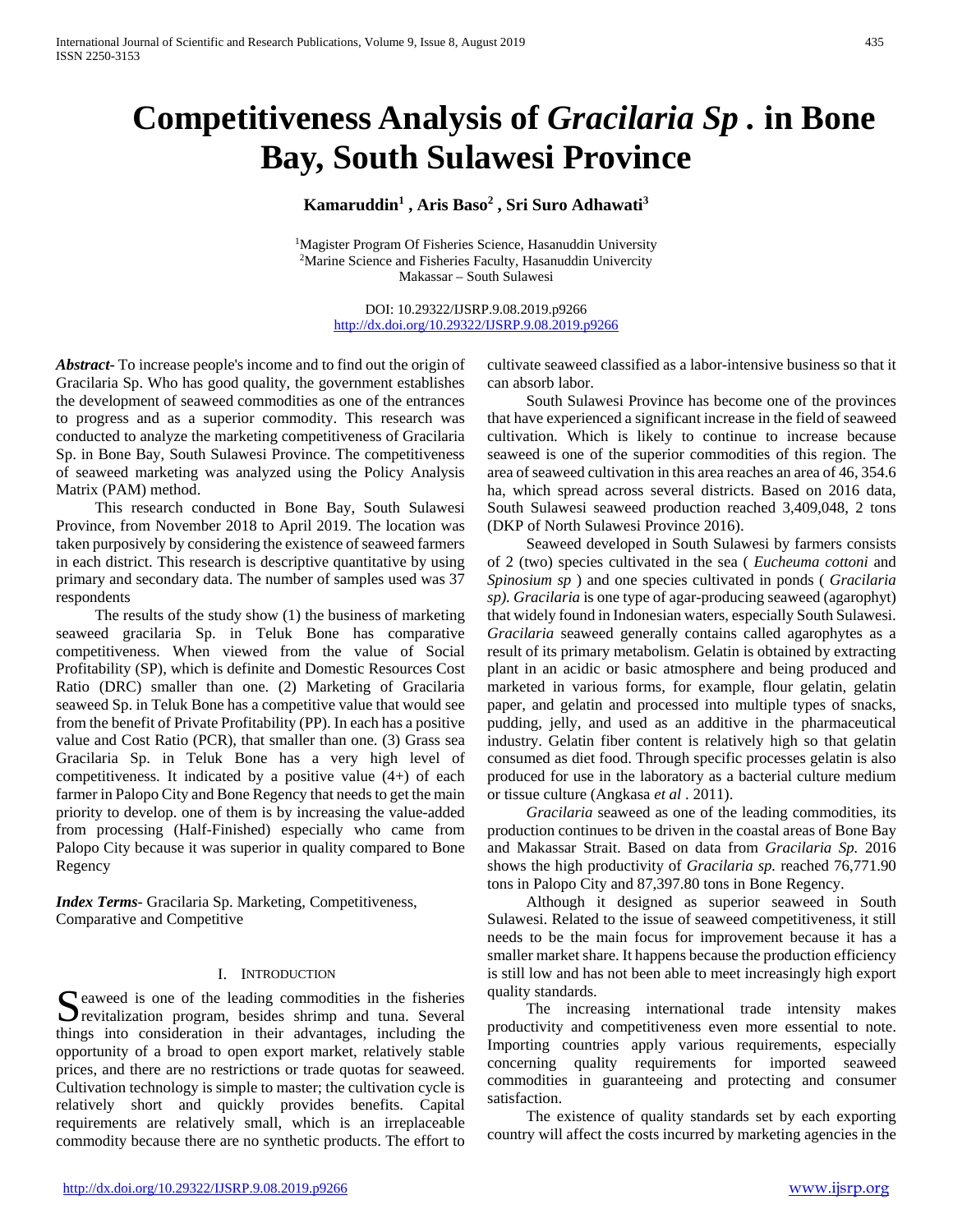process of collecting raw materials. The export process itself which will affect the amount set in the marketing process seaweed gains substantial profits. So, in the efforts to improve farm efficiency and marketing plant, competitiveness and marketing by region are very important. Deep understanding of this matter is essential, and therefore, it is necessary to research the problem in question. In detail, this study aims to: (a) analyze the financial and economic benefits of seaweed farmers *Gracilaria Sp.* (b ) Analyze the competitiveness of the marketing of *Gracilaria Sp.* at the farmer level, (c ) Analyzing the competitiveness level of *Gracilaria Sp.* At the level of the cultivator.

## II. RESEARCH METHOD

 The research will be conducted in November 2018 - April 2019. The research location is in Palopo City, South Sulawesi Province. Peng uptake or placement locations is done intentionally *(purposive),* taking into account the existence of farmers seaweed *Gracilaria Sp.* Cultivator samples take in a *simple random*  *sampling* where each population has the same opportunity to sample. The number of samples taken was 37 respondents.

## **Data analysis method**

 The analytical tool used in this study is the *Policy Analysis Matrix* (PAM) developed by Monke and Pearson (1995). The stages in preparing PAM Tables are as follows:

- 1. Identify all inputs used in the production process.
- 2. Allocate *tradable* inputs and *non-tradable* inputs*.*
- 3. Calculate the shadow prices of inputs, outputs, and exchange rates
- 4. Analyzing comparative and competitive advantages with the PAM model.

## *Policy Analysis Matrix* **(PAM)**

 The PAM model is used to analyze profits (private and social) and competitiveness (comparative and competitive advantages) with the formulations in Table 1.

## **Table 1. Matrix of policy analysis (** *policy analysis matrix* **)**

|                      |                       | Cost                  |                        |           |  |
|----------------------|-----------------------|-----------------------|------------------------|-----------|--|
| Description          | <b>Output Receipt</b> | <b>Input Tradable</b> | <b>Domestic Factor</b> | Advantage |  |
| <b>Private Price</b> | А                     | B                     |                        |           |  |
| <b>Social Prices</b> | E                     | F                     | G                      | H         |  |
| Divergence           |                       |                       | K                      |           |  |

*Source: Pearson et al. (2005)*

#### Information :

Private Profit (D) =  $(A) - (B + C)$ Social Benefits  $(H) = (E) - (F + G)$ Transfer Output  $(I) = (A) - (E)$ Transfer Input  $(J) = (B) - (F)$ Transfer Factor  $(K) = (C) - (G)$ Net Transfer  $(L) = (D) - (H) = I - (J + K)$ Private Cost Ratio  $(PCR) = C / (AB)$ Domestic Resource Cost Ratio (DRC) = G / (EF) Nominal Output Protection Coefficient (NPCO) = A / E Nominal Input Protection Coefficient (NPCI) = B / F Effective Protection Coefficient (EPC) =  $(AB) / (EF)$ Profit coefficient  $(PC) = D / H$ Producer Subsidy Ratio (SRP) = L / E

## **Profit Analysis**

 Profit analysis consists of private profits ( *Private Profitability / PP* ) and social benefits ( *Social Profitability / SP* ). *Individual Profitability* (PP) shows the difference between revenue and costs received or paid by farmers. A PP value greater than zero (PP> 0) means financially profitable, or the commodity has a competitive advantage.

= Private Receipt - (Input *Tradable* Fee ( Private + *Non Tradable*  Private Input Fee ) ............................ (1)

 *Social Profitability* (SP) shows the difference between revenue and costs calculated at social prices. If the SP value is more significant than zero (SP> 0), then it is economically profitable, or the commodity has an advantage comparative.

*Private Profitability* (PP):  $D = A - (B + C)$ 

*Social Profitability (SP):*  $H = E - (F + G)$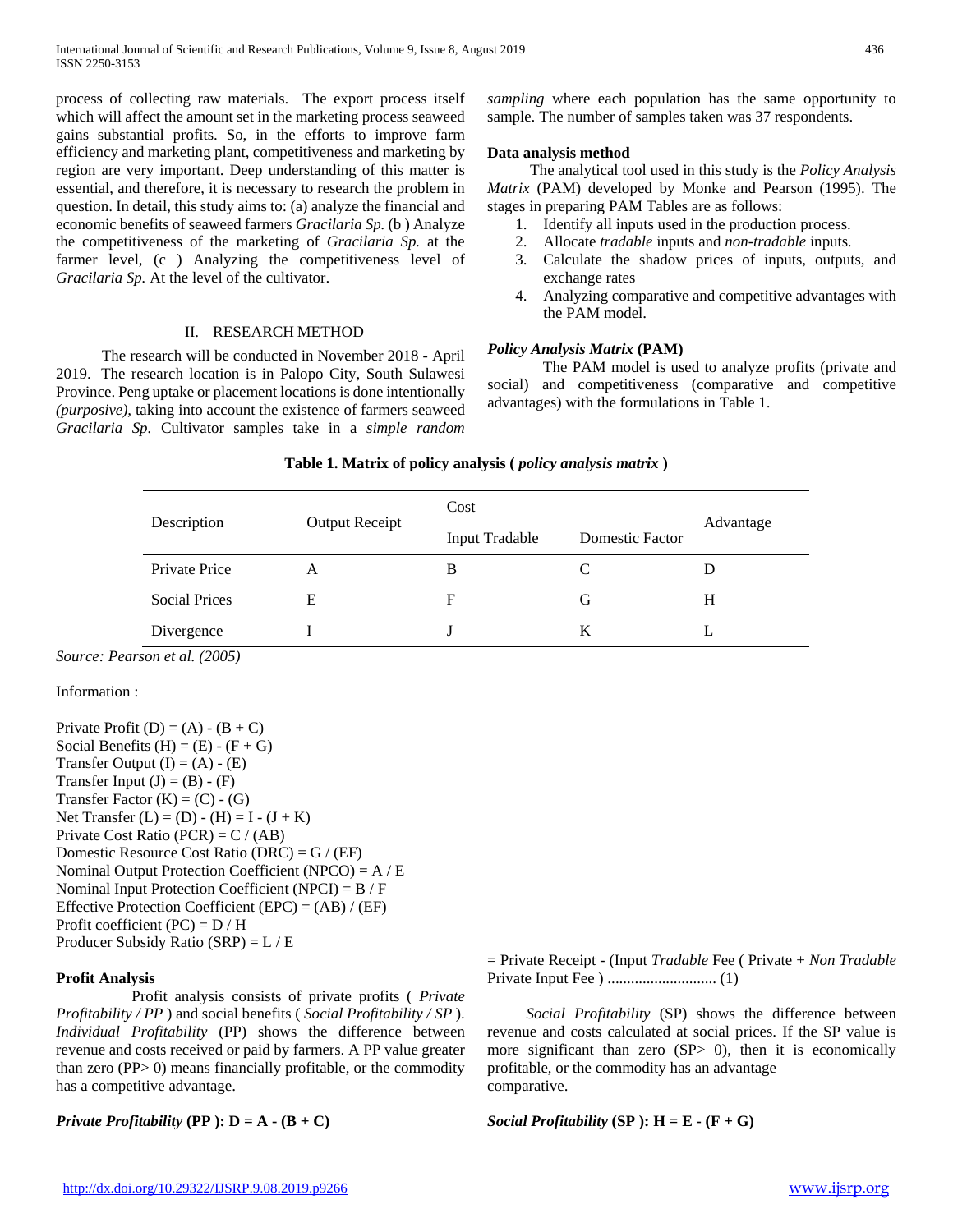**=** Social Receipts - (Social Tradable Input Costs + Non Tradable Social Input Costs ) ....................... (2)

## **Comparative and Competitive Efficiency or Excellence Analysis**

 The level of business efficiency of a commodity can see from two indicators, namely comparative advantage, and competitive advantage. Competitive advantage can see from the value of the *Private Cost Ratio* (PCR). The ratio between domestic factor costs and value-added output from input costs traded on individual prices. If the PCR value is smaller than one (PCR  $\langle$ 1), it indicates that the exploitation of the commodity is financially efficient or has a competitive advantage when there is government policy.

## *Private Cost Ratio*  $(PCR) = C / (A - B)$

 *=* Private *Non-* Tradable Input Fee

Private Receipt - Input Cost for Private Tradable ...... (3)

 The comparative advantage of a commodity can see from the value of the *Domestic Resource Cost* ( *Domestic Resource Cost* or DRC). The ratio of input costs that cannot trade with valueadded output from input costs bought at economical prices. If the DRC value is smaller than one (DRC <1), then the business is commodities are economically efficient or have comparative advantages in conditions without policy.

## *Do mestic Resource Cost Ratio = G / ( E - F) = Non Tradable* Social Input Costs Social Receipts - Social *Tradable* Input *Costs* ... (4)

## **Competitiveness Assessment Matrix**

 Competitiveness is reflecting in the range of commodities, including very high, high, medium, low, or very low competitiveness. These criteria are presenting in Table 2.

## **Table 2. Criteria for Assessing Competitiveness**

| Indicator             | Value criteria |             |               |             |                          |
|-----------------------|----------------|-------------|---------------|-------------|--------------------------|
| <b>PP</b>             | $^+$           |             | ۰             |             | $\overline{\phantom{0}}$ |
| <b>SP</b>             | $\pm$          | $^+$        | -             | -           | $\overline{\phantom{0}}$ |
| <b>PCR</b>            | $^+$           | $^{+}$      |               | -           | $\overline{\phantom{0}}$ |
| <b>DRC</b>            | $+$            | $^{+}$      | $^+$          |             | $\overline{\phantom{a}}$ |
| <b>Combined Value</b> | 4+             | $3+$ and 1- | $2+$ and $2-$ | $1+$ and 3- | 4-                       |

*Source: Kohari et al., 2005* 

Information : PP: *Private Profitability* PS: *Social Profitability* PCR : *Private Cost Ratio* DRCR : *Domestic Resource Cost Ratio* 4+ : Very High  $3+$  and  $1-$ : High 2+ and 2- : Moderate  $1+$  and  $3-$ : Low 4- : Very Low

 The difference in the range of competitiveness in a commodity can be used to determine the priority scale of development of the related commodity, namely (Kohari et al., 2005 ):

- a. Products that have very high competitiveness are prioritized to develop.
- b. Commodities that have high competitiveness are still prioritized to develop, but more prioritized products that have very high competitiveness.
- c. Commodities with moderate competitiveness have two possibilities that would be developed and cannot extend. depending on whether the field studies are due to policy distortions or market failures.

d. Meanwhile, commodities that have low or very low competitiveness should not need to develop.

## III. RESULTS AND DISCUSSION

## **Business Description of** *Gracilaria* **Seaweed Cultivators** *Sp* **. in the Gulf of Bone**

 Cultivation of seaweed gracilaria sp. carried out in ponds located on the coast and near rivers. Cultivation is carried out with a one-time crop system to harvest several times.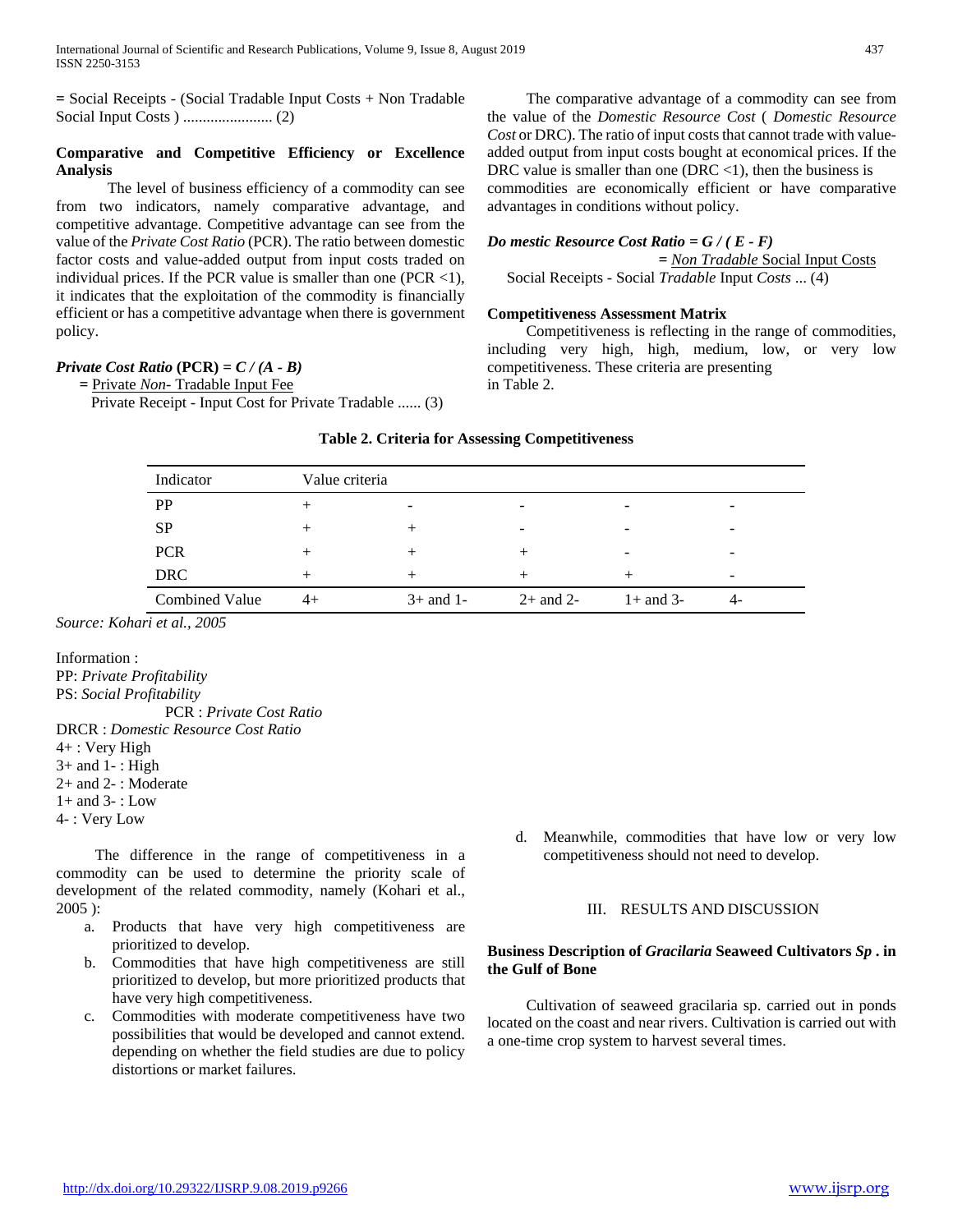| No. | Regency / City | Description                                   | total |
|-----|----------------|-----------------------------------------------|-------|
|     |                | Average arable land area (ha)                 |       |
|     | Palopo         | Average plant age (days)                      | 48    |
|     |                | Average production $(Kg / \text{Production})$ | 6,652 |
|     |                | Average arable land area (ha)                 | 1.0   |
|     | <b>Bone</b>    | Average plant age (days)                      | 48    |
|     |                | Average production $(Kg / \text{Production})$ | 4.964 |

#### **Table 3. The stocking of Rata Land, Age, and Seaweed Production**

*Source: Primary Data After Processing, 2019*

 The cultivated seaweed stocked in ponds with a size of 1 - 1.1 ha. Before conducting stocking, farmers usually do land preparation so that the quality of the plant produced has good quality, and can receive in the export market. Cultivation is carried out for 48 days, then harvested.

#### **Macroeconomic Assumptions**

 The macroeconomic assumptions used in the *Policy Analysis Matrix* (PAM) analysis are nominal interest rates (% per year). Which obtained from information on formal credit interest rates (state banks, regional government banks, national private banks, foreign banks, and mixed banks, commercial banks, and other credit institutions). The nominal interest rate used is the average private interest rate for capital originating from formal credit institutions in the research location at 6% per year

 For social interest rates (% per year), obtained from the sum of assumed *social opportunity cost of capital* of 15% per year plus

the national inflation rate in the year of the study. It consistent with the historical experience of Southeast Asian countries when they are at the same stage of development as Indonesia today. Based on data from Bank Indonesia on July 15, 2919, the national inflation rate in June 2019 was 3.28%. Thus the social interest rate was at the amount of 18.28% (Bank Indonesia, 2019). The exchange rate used to study is by the assumption of the State Expenditures Budget, which is in 2019 amounting to Rp. 14,129.00 per \$ (Bank Indonesia, 2019).

## *Policy Analysis Matrix* **(PAM)** *Gracilaria* **Seaweed Cultivator**  *Sp.*

Competitiveness of *Gracilaria Sp.* can know by using the *Policy Analysis Matrix* (PAM). The following are the results of the PAM analysis.

| Districts/       |                    |                            | Cost                     |                           |                 |
|------------------|--------------------|----------------------------|--------------------------|---------------------------|-----------------|
| <b>City</b>      | <b>Description</b> | <b>Reception</b><br>Output | Input<br><b>Tradable</b> | <b>Domestic</b><br>Factor | Advantage       |
| Palopo<br>(N 23) | Private            | 27,620,983                 | 2,035,000                | 4,424,783                 | 21,161,200      |
|                  | Social             | 281,965,696                | 2,035,000                | 5,967,791                 | 273,962,904     |
|                  | Divergence         | (254, 344, 713)            | $\theta$                 | (1,543,009)               | (262, 801, 704) |
| Bone<br>(N 14)   | Private            | 17,375,000                 | 804,730                  | 1,241,786                 | 15,328,485      |
|                  | Social             | 126,252,707                | 1,868,613                | 2,875,714                 | 121,508,379     |
|                  | Divergence         | (108, 877, 707)            | (1,063,884)              | (1,633,929)               | (106, 179, 895) |

Table 4. Policy Analysis Matrix of Gracilaria Seaweed Cultivators Sp. in the Gulf of Bone

*Source: Primary Data After Processing, 2019*

## **Analysis of Private Profits and Social Benefits**

 Private profit or *Private Profitability* (PP) is an indicator of the financial efficiency of a commodity. Based on table 4 above from 2 regencies / cities after going through the calculation of Input-Output, price and budget on private prices and and Input-Output, prices and budget at social prices, where individual and social input-output consists of fertilizers, medicines, labor, working capital, land rent, and total production, while the price is the price of fertilizer/kg, medicines/liter, labor/day, working capital/ha, land rent, and seaweed prices/kg.

 Table 4 shows that *Gracilaria Sp.* in Palopo City has a PP value that is greater than zero, which is Rp. 21.1612 million, condition showed that farmers financially profitable business or have a competitive advantage. In other words, when the

production is reasonable, and the price of seaweed is Rp. 4,152 turns out to cover production costs.

 Social profit or *Social Profitability* (SP) is an indicator of the social efficiency of commodities under conditions of policy implementation. The calculation results show the SP value is greater than zero, which is equal to Rp. 273,962,904 . It means that seaweed farmers have a comparative advantage. The SP value nominally obtained if all seaweed produced by the cultivator is assumed to export. So, farmers will benefit more from selling their seaweed from the global market compared to the domestic market. In Table 4 for Palopo City, it can seem that the divergences produced are all negative, except *tradable inputs*. This negative divergence occurs because the social price of seaweed is higher than the price received by farmers. For divergence, *tradable inputs*  indicate that the social price of *tradable inputs is* equal to the price received by farmers. Negative divergence in income value also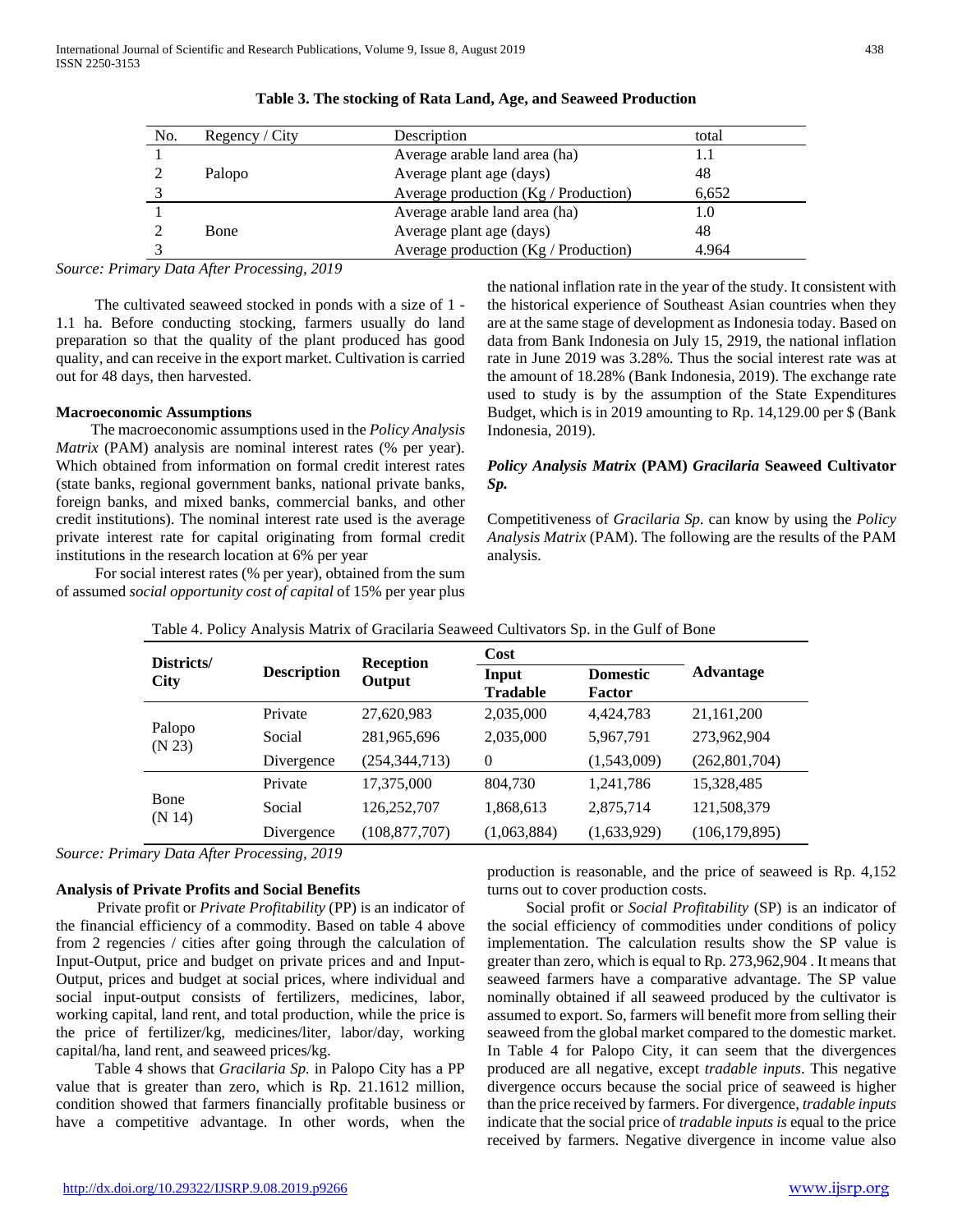occurs because the seaweed farmers' financial income is smaller than their social income. This condition indicates that seaweed farmers in Palopo City, South Sulawesi, lost the opportunity to earn a profit per ha of Rp 252,801,704,

 Private benefits acquired by farmers in Bone Regency, which are the results of an analysis of Rp. 15,328,485 which indicates that the value of PP is greater than zero, meaning that the cultivator's business is financially profitable or has a competitive advantage. In other words, when the production is normal, and the price of seaweed is Rp. 3,500 turns out to cover production costs. Whereas from the social benefits, the SP value is Rp. 121,508,379. This condition means that farmers seaweed has a comparative advantage. The SP value nominally obtained if all seaweed produced by the cultivator is assumed to export. So, farmers will get greater profits if they can export seaweed.

 From the divergence value produced by seaweed farmers *gratulation sp.* in Bone Regency, everything is negative. Negative divergences occur because the price of seaweed social is higher than the price received by farmers. Negative divergence in income value occurs because the seaweed farmers' financial income is smaller than their social income. This condition indicates that seaweed farmers in Bone Regency, South Sulawesi, lost the opportunity to earn a profit per ha of Rp. 106 , 179,895 .

The differences income of seaweed farmers shows seaweed farming in each research location, especially in Bone Regency still faces many obstacles in increasing the production and quality of seaweed. The main constraints faced by farmers/cultivators in each research location are pests and diseases, degradation of seed quality after harvest, level of drought, and level of cleanliness.

#### **Analysis of comparative advantage and competitive advantage**

 Comparative advantage and competitive advantage are indicators of the level of efficiency of seaweed farmers *Gracilaria Sp.* Competitive advantage can see from the value of the *Private Cost Ratio* (PCR) and the value of the Domestic *Resource Cost Ratio* ( *Domestic Resources Cost Ratio* or DRC)

 Private Cost Ratio is the ratio between domestic factor costs and value-added output from input costs traded on individual prices. If the PCR value is smaller than one, it indicates commodity is financially efficient and has a competitive advantage. While the Domestic Resource Cost Ratio is the ratio between domestic input costs and revenues minus *tradable inputs*  at social prices. If the DRC value is smaller than one, it indicates that a commodity is socially efficient and has a comparative advantage. Complete information about the importance of PCR and DRC can see in Table 5.

|  | Table 5. Value of Competitive and Comparative Advantage Parameters of Gracilaria Seaweed Sp. |  |  |  |
|--|----------------------------------------------------------------------------------------------|--|--|--|
|  |                                                                                              |  |  |  |

| <b>Regency / City</b> | <b>Parameter</b> | <b>Value</b> |
|-----------------------|------------------|--------------|
|                       | <b>PCR</b>       | 0.17         |
| Palopo                | <b>DRCR</b>      | 0.02         |
|                       | <b>PCR</b>       | 0.07         |
| Bone                  | <b>DRCR</b>      | 0.02         |

*Data Source: Primary Data After Processing, 2019*

 Based on Table 5, it can see that social benefits represent the difference between revenues and all costs incurred in the seaweed cultivation business of *Gracilaris Sp.* Per hectare at shadow prices (social), i.e., rates that are influenced by government policies such as subsidies and taxes.

 The DRC value obtained by domestic facts / tradable inputs, so that the value derived from each seaweed cultivator is 0.02 and 0.02 respectively for Palopo City and Bone Regency. The results of this analysis state that the farmers of Palopo City and Bone District have comparative advantages. That means if to get an added value of 100 \$, additional internal factor costs of 2 \$ are needed for Palopo City and 2 \$ for Bone Regency or in rupees of Rp. 28,258 for Palopo City and Rp. 28,258 for Bone Regency.

 Comparative advantage is only used to measure the benefits of economic activity in terms of the whole society or general. Therefore, in the development of relevant concepts to measure financial feasibility, the idea of competitive advantage is used.

 Analysis of competitive advantage is used to measure financial feasibility. Based on table 5, it can see that seaweed cultivation businesses from Palopo City and Bone Regency have

a PCR value <1, which is equal to 0, 17, and 0.07. The results of the analysis state that farmers in Palopo City and Bone District have competitive advantages; this means to increase added value output of Rp. 100,000 in special prices requires additional domestic factor costs of Rp. 17,000 for Palopo City and Rp. 70,000 for Bone Regency.

## **Coconut Farming Competitiveness Matrix Assessment**

 Competitiveness is reflecting in the range of commodities, including very high, high, medium, low, or very low competitiveness. Based on the analysis and interpretation above, each indicator of competitive advantage and comparative advantage, namely *Private Profitability (PP), Social Profitability (SP), Private Cost Ratio (PCR)* and *Domestic Resources Cost Ratio* (DRC) given positive or negative values. For example, if a profitable PP has given a positive value, conversely if the loser is giving a negative value. The combined positive and negative values of the four indicators used as competitiveness assessment criteria, as in Table 6.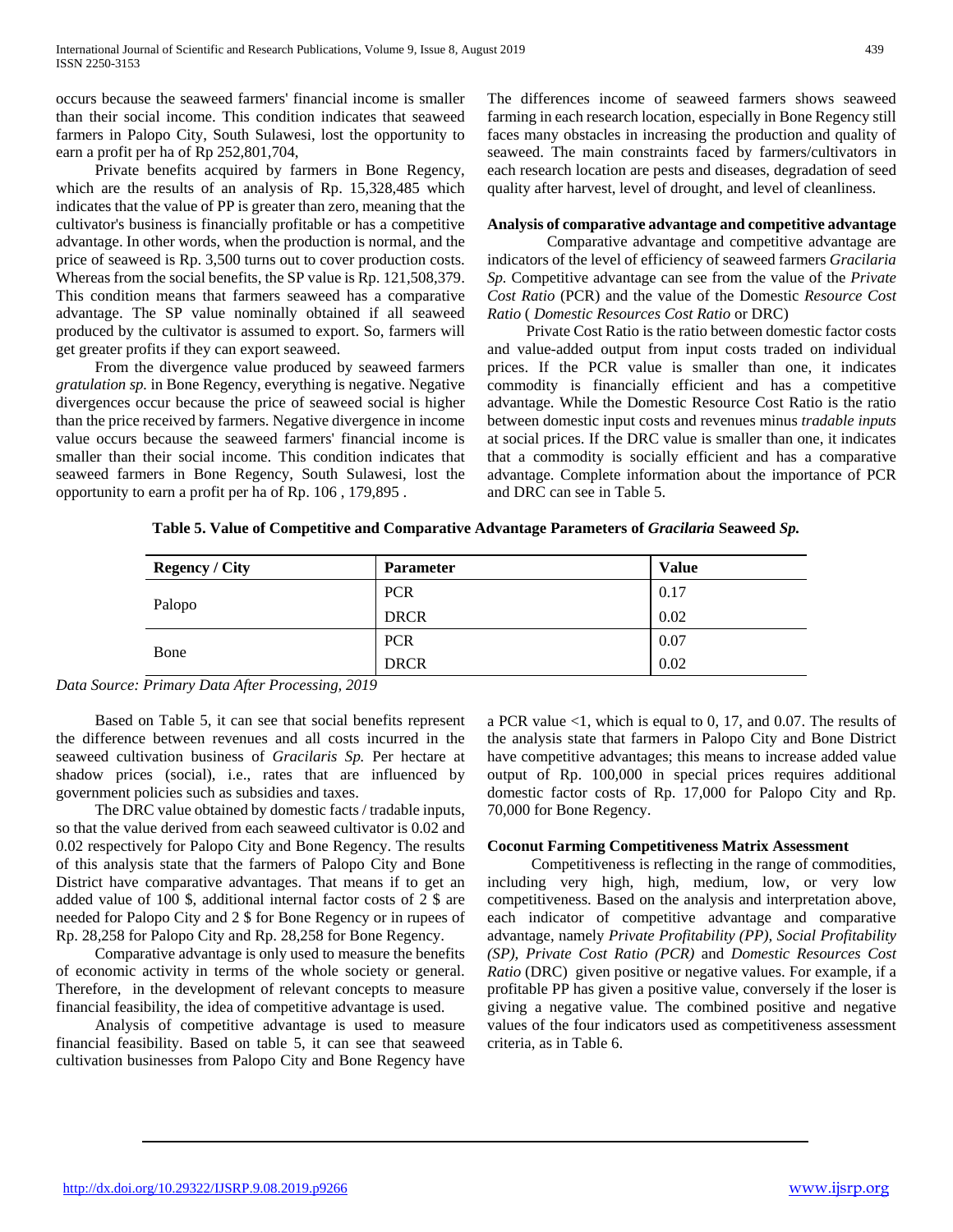| Districts/<br><b>City</b> | <b>Indicator</b> | <b>Value</b> | Criteria | <b>Meaning</b> | <b>Combined</b><br>Value | <b>Competitiveness</b> |
|---------------------------|------------------|--------------|----------|----------------|--------------------------|------------------------|
| Palopo<br>(N 23)          | <b>PP</b>        | 21,161,200   | $^{+}$   | Competitive    |                          | Very high              |
|                           | <b>SP</b>        | 273,962,904  | $^{+}$   | Competitive    | $4+$                     |                        |
|                           | <b>PCR</b>       | 0.17         | $^{+}$   | Competitive    |                          |                        |
|                           | <b>DRCR</b>      | 0.02         | $^{+}$   | Competitive    |                          |                        |
| Bone<br>(N 14)            | <b>PP</b>        | 15,328,485   | $^{+}$   | Competitive    |                          | Very high              |
|                           | SP               | 121,508,379  | $+$      | Competitive    |                          |                        |
|                           | <b>PCR</b>       | 0.07         | $^{+}$   | Competitive    | $4+$                     |                        |
|                           | <b>DRCR</b>      | 0.02         | $^{+}$   | Competitive    |                          |                        |

**Table 6. Matrix for Assessing the Competitiveness of Gracilaria Seaweed Cultivators Sp. in the Gulf of Bone**

*Source: Primary Data After Processing, 2019*

 The results of the assessment in Table 6 show the PP value of Rp. 21,161,200 and PCR 0.17 included in the decisive criteria, which means that they have competitiveness, while the SP value is Rp. 273,962,904 and DRCR 0.2 also included in the critical measures, which means that farmers in Palopo City have competitiveness and cultivators in Bone Regency, showing PP value of Rp. 15,328,485 and PCR 0.07 included in decisive criteria, which means they have competitiveness while the SP value is Rp. 121,508,379 and the DRCR value of 0.02 also included in critical standards, which means that it also classified as having competitiveness. So that if the costs are combined, there will be a positive value of 4. The combined values indicate that *Gracilaria Sp.* in Palopo City and Bone Regency, the competitiveness is very high, but seaweed farmers from Palopo City are superior.

#### IV. CONCLUSION

 This study concludes that the business of marketing seaweed *gracilaria Sp.* The farmers in Teluk Bone have comparative competitiveness when viewed from positive *Social Profitability*  (SP) and smaller than one *Domestic Resources Cost Ratio* (DRC). Cultivators of seaweed *Gracilaria Sp* in Teluk Bone has competitiveness that describes from the value of the positive *Private Profitability (PP)*, *Cost Ratio (PCR)* and the marketing of *Gracilaria Sp.* Teluk Bone has a very high level of competitiveness. It is indicated by positive values (4+) from Palopo City and Bone Regency that needs to get the main priors to develop. One of them is by increasing the value-added from processing (Half-Finished), especially from Palopo City, because it is superior in quality compared to Bone Regency.

## V. ACKNOWLEDGMENT

 The implementation of this research is something to be grateful. The author expressed many thanks to all those who helped specifically for the Center Marine and Fisheries Education,

the ministry of maritime Affairs and Fisheries for support was given starting from the beginning of this study to the publication of thid journal.

#### **REFERENCES**

- [1] Anwar, IM, 2002. *Basics of marketing.* Mold II. Bandung alumni publisher.
- [2] Bank of Indonesia. 2019. *Rupiah Exchange Rate.* Accessed on July 15, 2019
- [3] Bank of Indonesia. 2019. *Indonesian Inflation Rate*. Accessed on July 15, 2019
- [4] DKP of North Sulawesi Province. 2016. *Featured* Online *Seaweed Production*. Accessed on Friday 28 May 2018 at 14.00
- [5] Firdaus, Muhammad, 2008. *Agribusiness Management.* Earth Literacy. Jakarta.
- [6] Kohari, K., Ma'sum, M., and Windiastuti, D. (2005). *Impact of Policy and Marketing on Competitiveness of Potato Farming in Kejajar District, Wonosobo Regency*. Research report (not published). Faculty of Agriculture, Jenderal Soedirman University, Purwokerto. 81 Pages.
- [7] Kotler, P. 2002. *Marketing Management* . Volume 1. The fifth edition. Erlangga. Jakarta.
- [8] Pearson, S., C. Gotsch, and S. Bahri. 2005. *Policy Analysis Matrix Application on Indonesian Agriculture*. Translation. Obor Indonesia Foundation, Jakarta.
- [9] Rajagukguk, Mark Majus. 2009. *Analysis of the competitiveness of Indonesian seaweed in the International Market [thesis]. Bogor: Faculty of* Economics and Management, Bogor Agricultural Institute.
- [10] Ramadhani, F., 2013. *Indonesian tea competitiveness in the international market*. Journal of Economics Development Analysis.

#### AUTHORS

**First Author** – Kamaruddin, Magister Program Fisheries Science, Hasanuddin University, kama231293@gmail.com **Second Author** – Aris Baso, Marine Science and Fisheries Faculty, Hasanuddin University. **Third Author** – Sri Suro Adhawati, Marine Science and Fisheries Faculty, Hasanuddin University **Correspondence Author** – Kamaruddin, [kama231293@gmail.com,](mailto:kama231293@gmail.com) 085256755817